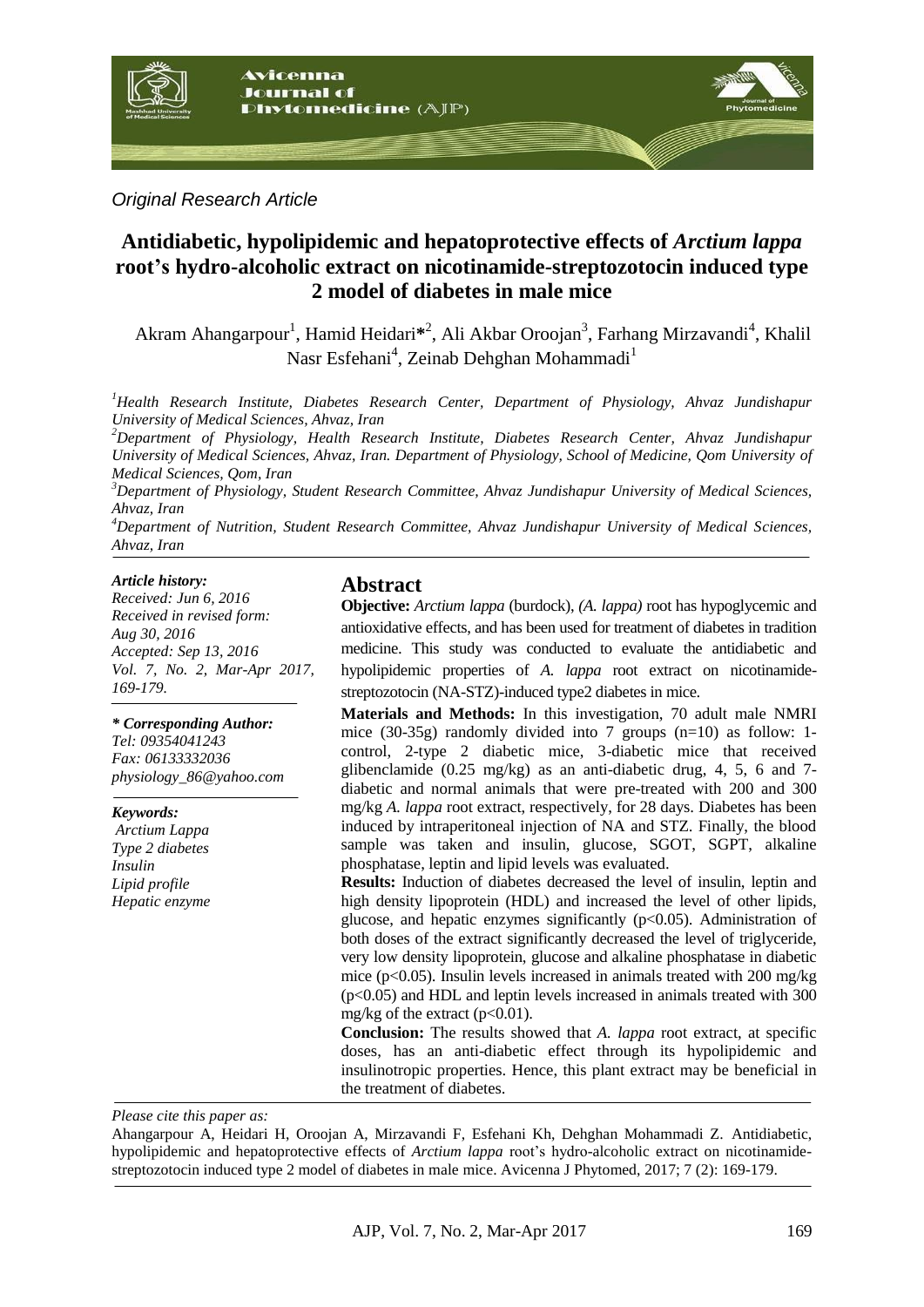# **Introduction**

Diabetes mellitus as a metabolic disorder was associated with various dysfunctions. High-calorie diet, abdominal obesity and sedentary lifestyle in aging population have increased the population of diabetic patients, worldwide [\(Horwich](http://www.ncbi.nlm.nih.gov/pubmed/?term=Horwich%20TB%5BAuthor%5D&cauthor=true&cauthor_uid=20117431) and [Fonarow,](http://www.ncbi.nlm.nih.gov/pubmed/?term=Fonarow%20GC%5BAuthor%5D&cauthor=true&cauthor_uid=20117431) 2010). Consistent with the World Health Organization (WHO) reports, the prevalence rate of diabetes mellitus will be 552 million and it will be among the top seven cause of death by the year 2030 (Whiting et al., 2011; Hadjzadeh et al., 2016). Reactive oxygen species (ROS) and oxidative stress result in apoptosis of beta cells and reducing insulin production by pancreatic islets. Therefore, oxidative stress has a critical role in increasing blood sugar, and pathogenesis and progression of diabetes mellitus (Yilmaz et al., 2013). Despite the presence of different types of chemical hypoglycemic agents such as biguanides and sulphonylureas for treatment of diabetes, due to the adverse effects and cost of these chemical agents, there is a growing tendency to take herbal medicine to control and treat this disorder (Chander et al., 2011). About 300 antidiabetic herbal medicines have been identified (Ahangarpour et al., 2014); one of them is *Arctium lappa* L. (*A. Lappa)* which belongs to the Asteraceae family and grows in humid temperate areas of Asia and Europe. This plant has fusiform brown roots that have been used as a traditional treatment for diabetes mellitus (Pandey et al., 2007). In Iranian traditional medicine, it has been noted that the root of this plant has blood sugar-lowering effect (Zargari, 1993). Anti inflammatory, hepatoprotective and free radical scavenging activities of *A. lappa* root have also been reported by several pharmacological studies and clinical trial investigations (Sohn et al., 2011; Lin et al., 2002). Phytochemical investigations indicated that *A. lappa* root is a rich source of phenols, saponins, lignans, tannin and flavonoids (Al-Shammaa et al., 2013).

Flavonoids are polyphenolic components which reduce diabetes complications by scavenging free radicals (Song et al., 2005; Abbasnezhad et al., 2015). *A. lappa* root aqueous extract could induce hypoglycemia and hyperinsulinemia in our previous study in a sucrose model of diabetes (Ahangarpour et al., 2013). Furthermore, 14-day administration of *A. lappa* root ethanolic extract showed hypoglycemic and hypolipidemic effects on STZ induced type1 diabetes in rats (Cao et al., 2007). But, there is no study on type 2 diabetes focusing on prevention of total pancreas destruction by nicotinamide. So, the present study evaluated antidiabetic, hypolipidemic and hepatoprotective potentials of *A. lappa* root extract on nicotinamide-streptozotocin (NA-STZ)-induced type 2 model of diabetes in male mouse.

## **Materials and Methods Plant material**

Fresh roots of *A. lappa* were obtained from the mountains of Isfahan province, Iran and scientifically validated by Department of the Botany of Ahvaz Jundishapur University of Medical Science, Ahvaz, Iran. A voucher specimen of *A. lappa* was deposited in the Herbarium of Faculty of Agriculture of Shahid Beheshti University (No. AR337E). The roots were crushed using mechanical grinders.

## **Extract preparation**

To prepare hydro-alcoholic extract of *A. lappa* root, 50 g of its powder was macerated in 200 mL of mixture (60-40; distilled water-methanol) and kept for 72 hr at room temperature. Then, this mixture was filtered using Whatman filter papers (No. 1) and, centrifuged at 3500 rpm for 20 min. Eventually, the mixture was desiccated at room temperature, the solvent has been evaporated and, the acquired semisolid mass was kept at 4°C until used (Ahangarpour et al., 2014).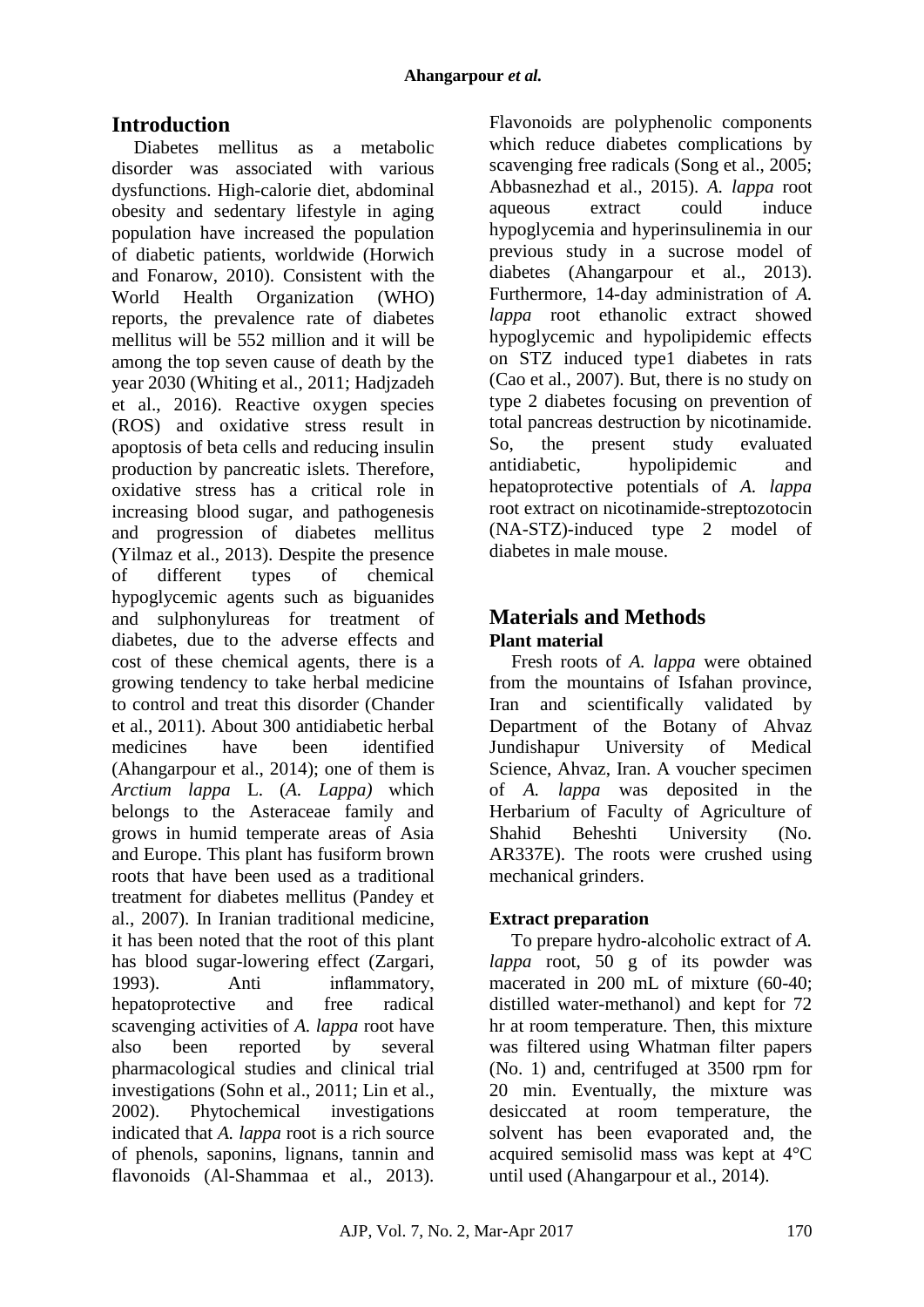### **Animals**

Seventy adult male NMRI mice (30-35 g) were purchased from animal house of Ahvaz Jundishapur University of Medical Sciences (AJUMS) and kept in cages at 20  $\pm$  4°C temperature with 12 hr light /12 hr dark cycle and free access to tab tap water and commercial chow. All experimental protocols were in accordance with the guidelines and standards of animal's care approved by the Institutional Animal Ethics Committee of AJUMS (Ahvaz, Iran) with ethical number D-9103.

#### **Type 2 model of diabetes mellitus induction**

This model of diabetes was induced in overnight-fasted adult male NMRI mice by a single intraperitoneal (IP) injection of NA (110 mg/kg body weight, dissolved in normal saline) (Merck, Germany) 15 min before IP administration of STZ (50 mg/kg body weight, dissolved in citrate buffer, pH 4.5) (Sigma Aldrich, USA) (Ahangarpour et al., 2015). The blood glucose level was measured before and 72 h after NA-STZ injection, for confirmation of hyperglycemia and type 2 diabetes development. Ultimately, the blood glucose levels above 250 mg/dL, were considered as diabetic and used for the experiments (Ahangarpour et al., 2014).

## **Experimental design**

All mice were randomly divided into seven groups (10 mice per group) and, treated once a day for 28 sequential days in the following groups: control group which received normal saline; type 2 diabetes group; type 2 diabetes group treated with glibenclamide (0.25 mg/kg)(Sigma Aldrich, USA), as a standard hypoglycemic drug; two diabetes treatment groups which received *A. lappa* root hydro-alcoholic extract orally by gastric tube at the doses of 200 and 300 mg/kg body weight, respectively; and two groups of normal animals that received *A. lappa* root hydro-alcoholic extract 200 and 300 mg/kg orally by gastric tube respectively (Ahangarpour et al., 2015).

### **Biochemical assessment**

One day after the last drug administration, the overnight-fasted animals were anesthetized by ether. Fasting blood glucose levels were assessed by an Elegance glucometer (CT-X10, Convergent Technologies, Germany) using the lateral tail vein of the mice on the first and last days of the experiment. Then, blood samples were directly collected by cardiac puncture and centrifuged at 3500 rpm for 20 min. Serum samples were kept at -70°C until biochemical assessment (Zamami et al., 2008). Serum insulin levels were evaluated by radioimmunoassay (RIA) (Diosource INS-IRMA Kit) with assay sensitivity of 1 µIU/mL, inter-assay coefficient of variation (CV) of 6.5% and intra-assay CV of 2.1%. Also, insulin resistance (HOMA-IR), homeostatic model assessment of pancreatic beta cell function (HOMA-β), quantitative insulin sensitivity check index (QUICKI) and insulin disposition index (DI) were calculated by the following formula:

HOMA-IR: fasting blood glucose (mg/dL)  $\times$  insulin ( $\mu$ IU/mL) / 405 (Ahangarpour et al., 2014).

HOMA-β:  $20 \times$  insulin (μIU/mL) / (FBS (mmol/L) - 3.5) (Ma et al., 2014)

QUICKI:  $1 / (\log FBS (mg/dL) + \log$ insulin  $(\mu I U/mL)$  (Ma et al., 2014)

DI: Ln HOMA-β /Ln HOMA-IR (Li et al., 2014).

### **Lipid profiles, leptin, serum ALP, SGOT and, SGPT measurement**

Total cholesterol (TC), triglyceride (TG), LDL-cholesterol (LDL-c), and HDL-cholesterol (HDL-c) levels and, serum activity of alkaline phosphatase (ALP), serum glutamic-oxaloacetic transaminase (SGOT) and serum glutamic pyruvic transaminase (SGPT) were analyzed by using commercial kits (Pars Azmoon, Iran) and auto-analyzer method.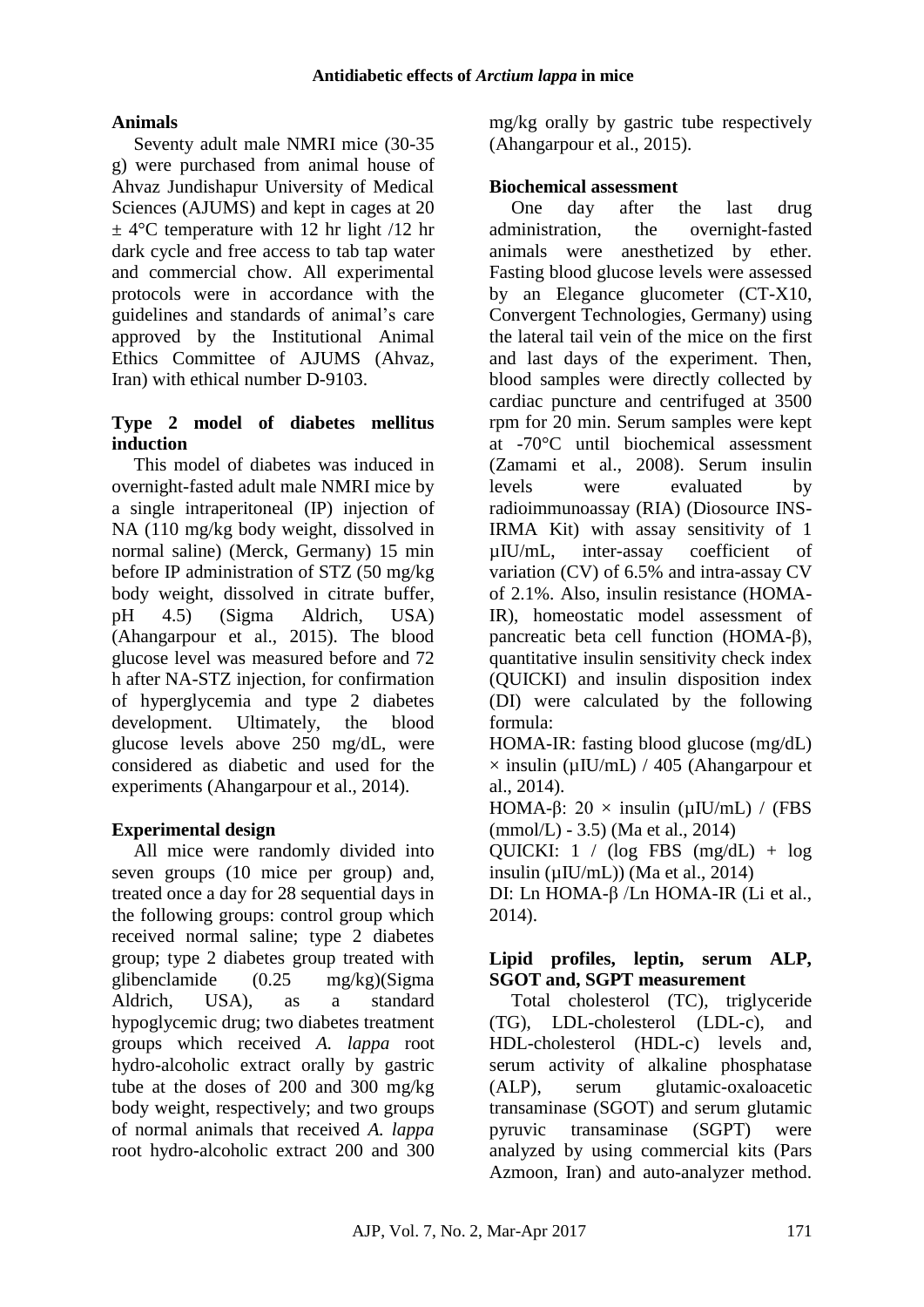The concentration of very low density lipoprotein cholesterol (VLDL–c) was calculated using the Norbert formula, which equals to one fifth of TG level (Mousavi et al., 2012). The atherogenic index  $(AI = Log (TG/HDL-c))$  is defined as the zone of atherogenic risk (Rafieian-Kopaei et al., 2014). Serum lLeptin level was evaluated by an ELISA kit (Labor Diagnostika Nord GmbH, Germany) with low-end sensitivities of 0.5 ng/ml, intra and inter-assay CV of 4.3 and 5.8 %, respectively.

**Statistical analysis**

Data were expressed as mean ± standard error of mean (SEM) and analyzed by SPSS using one-way analysis of variance (ANOVA) followed by least significant difference (LSD) test. Statistically significant was considered at p<0.05.

#### **Results**

#### **Effect of** *A. lappa* **on body weight**

As demonstrated in Figure 1, type 2 diabetes induced a significant decrease in final body weight as compared to control group (p<0.01). Administration of *A. lappa* root extract improved this body weight reduction in type 2 diabetic and healthy mice  $(p<0.01)$ .



Figure 1. Effect of *A. lappa* root's extract on the body weight. Data are expressed as mean  $\pm$  SEM. \*p<0.05 and \*\*p<0.01 vs diabetes group;  $\#p$ <0.01 vs control group (n=10 for each group). GLI= Glibenclamide and A.L= *A. lappa*.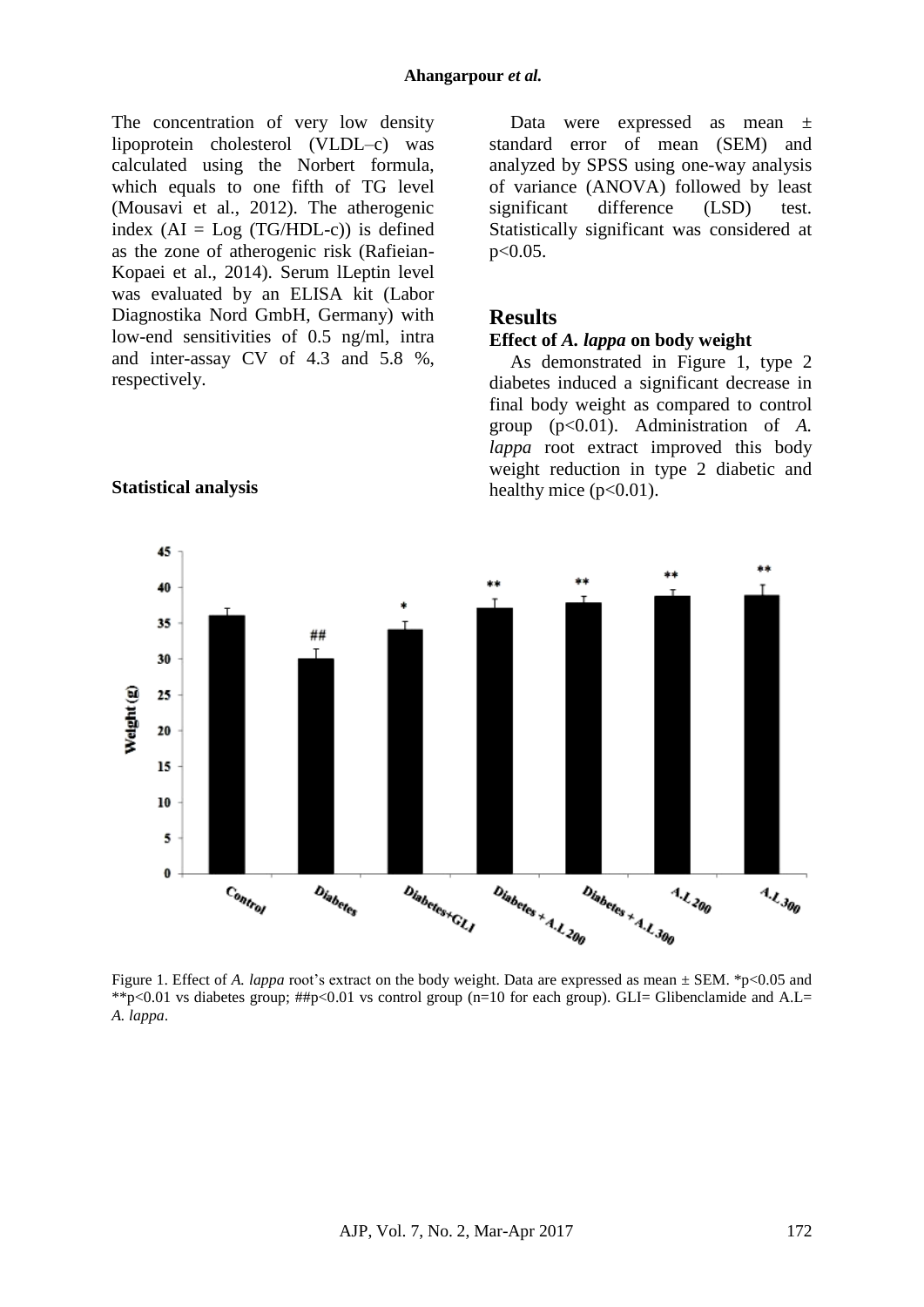|                         | <b>Glucose</b><br>(mg/dl) | <b>Insulin</b><br>$(\mu I U/mL)$ | <b>HOMA-IR</b>               | $HOMA-\beta$           | <b>QUICKI</b>    | DI                           |
|-------------------------|---------------------------|----------------------------------|------------------------------|------------------------|------------------|------------------------------|
| <b>Control</b>          | $91.71 \pm 4.64$          | $18.92 \pm 3.73$                 | $4.28 \pm 0.78$              | $236.51 \pm 47.50$     | $0.31 \pm 0.01$  | $3.81 \pm 0.68$              |
| Dia                     | $210.28 \pm 11.47$ ****   | $11.21 \pm 1.36^{\text{*}}$      | $5.81 \pm 0.54$              | $27.38 \pm 6.52$ ***** | $0.30 \pm 0.01$  | $1.89 \pm 0.34$ <sup>#</sup> |
| Dia+GLI                 | $99.16 \pm 6.31***$       | $15.50 \pm 1.76$                 | $3.79 + 0.55$ <sup>*</sup>   | $154.22 \pm 32.91$ *** | $0.31 \pm 0.005$ | $3.78 \pm 0.76$ <sup>*</sup> |
| $Dia+A.L2$<br>00        | $109.40\pm 6.55***$       | $19.89 + 5.37^*$                 | $5.37 \pm 0.91$              | $154.78 \pm 29.88$ *** | $0.30 \pm 0.01$  | $3.09 \pm 0.81$ <sup>*</sup> |
| $Dia+A.L3$<br>$\bf{00}$ | $114.41+10.52***$         | $14.29 + 2.50$                   | $4.03 \pm 0.61$ <sup>*</sup> | $100.28 \pm 25.31***$  | $0.31 \pm 0.01$  | $3.38 \pm 0.72$ <sup>*</sup> |
| <b>A.L200</b>           | $90.71 \pm 4.81$ ***      | $20.41 \pm 2.92$ <sup>*</sup>    | $4.56 \pm 0.56$              | $266.67 \pm 54.13***$  | $0.31 \pm 0.01$  | $3.74 \pm 0.85$ <sup>*</sup> |
| <b>A.L300</b>           | $87.85 \pm 6.28***$       | $21.46 \pm 3.27$ **              | $4.65 \pm 0.68$              | $311.01 \pm 71.40$ *** | $0.30 \pm 0.01$  | $3.77 \pm 0.77$ <sup>*</sup> |

Table 1. Effect of *A. lappa* root's extract on insulin and, fasting blood glucose levels, HOMA-IR, HOMA–β, QUICKI, and DI.

Data are expressed as mean  $\pm$  SEM.  $p<0.05$ ,  $p<0.01$  and,  $p<0.001$  vs diabetes group;  $p<0.05$  and, ###p<0.001 vs control group (n=10). Dia= Diabetic, GLI= Glibenclamide, A.L= *A. lappa*.

#### **Effect of** *A. lappa* **root's extract on fasting blood glucose and insulin levels**

As shown in Table 1, blood glucose level increased in type 2 diabetes group when compared to other groups  $(p<0.001)$ . Insulin concentration in diabetic mice decreased compared to control group (p<0.05). Furthermore, *A. lappa* 200 mg/kg treated diabetic mice revealed a significant increase in insulin level as compared to type 2 diabetes group (p<0.05). Daily administration of hydroalcoholic extract of *A. lappa* root extract 200 (p<0.05) and 300 mg/kg (p<0.01) revealed a remarkable increase in insulin levels in normal animals when compared to diabetic mice. HOMA-IR as an insulin resistance index, showed a tendency to increase after induction of type 2 diabetes and, this parameter indicated a significant decrease in glibenclamide and *A. lappa* 300 mg/kg treated diabetic mice compared to type 2 diabetes group  $(p<0.05)$ . Beta cell function index (HOMA-β) decreased significantly in type 2 diabetes group as compared to other groups  $(p<0.001)$  and the same effect was observed in type 2 diabetes  $+A$ . *lappa* 300 mg/kg group when compared to control  $(p<0.05)$ . The insulin sensitivity and insulin secretion, known as the disposition index (DI), was impaired after induction of type 2 diabetes and this parameter showed a significant decrease in diabetic mice as compared to other groups (p<0.05). Ultimately, there was no significant difference in QUICKI as quantitative insulin sensitivity check index among groups.

#### **Effect of** *A. lappa* **on lipid profile**

NA-STZ-induced type 2 diabetes increased AI ( $p<0.001$ ), serum levels of VLDL, TG  $(p<0.01)$ , and cholesterol  $(p<0.05)$  and decreased HDL level  $(p<0.01)$ as compared to control group (Table 2). Treatment of diabetic animals with *A. lappa* root extract 200 mg/kg, reduced AI  $(p<0.01)$ , TG and VLDL  $(p<0.01)$  levels and the dose of 300 mg/kg decreased AI  $(p<0.001)$ , TG and VLDL  $(p<0.05)$  levels and increased HDL level  $(p<0.05)$  as compared to the diabetic group. Furthermore, extract administration to the intact mice significantly decreased TG and VLDL levels  $(p<0.01)$  and AI  $(p<0.001)$  at both doses. The levels of TC and LDL were reduced following 4 weeks of treatment with 200 mg/kg  $(p<0.05)$  and 300 mg/kg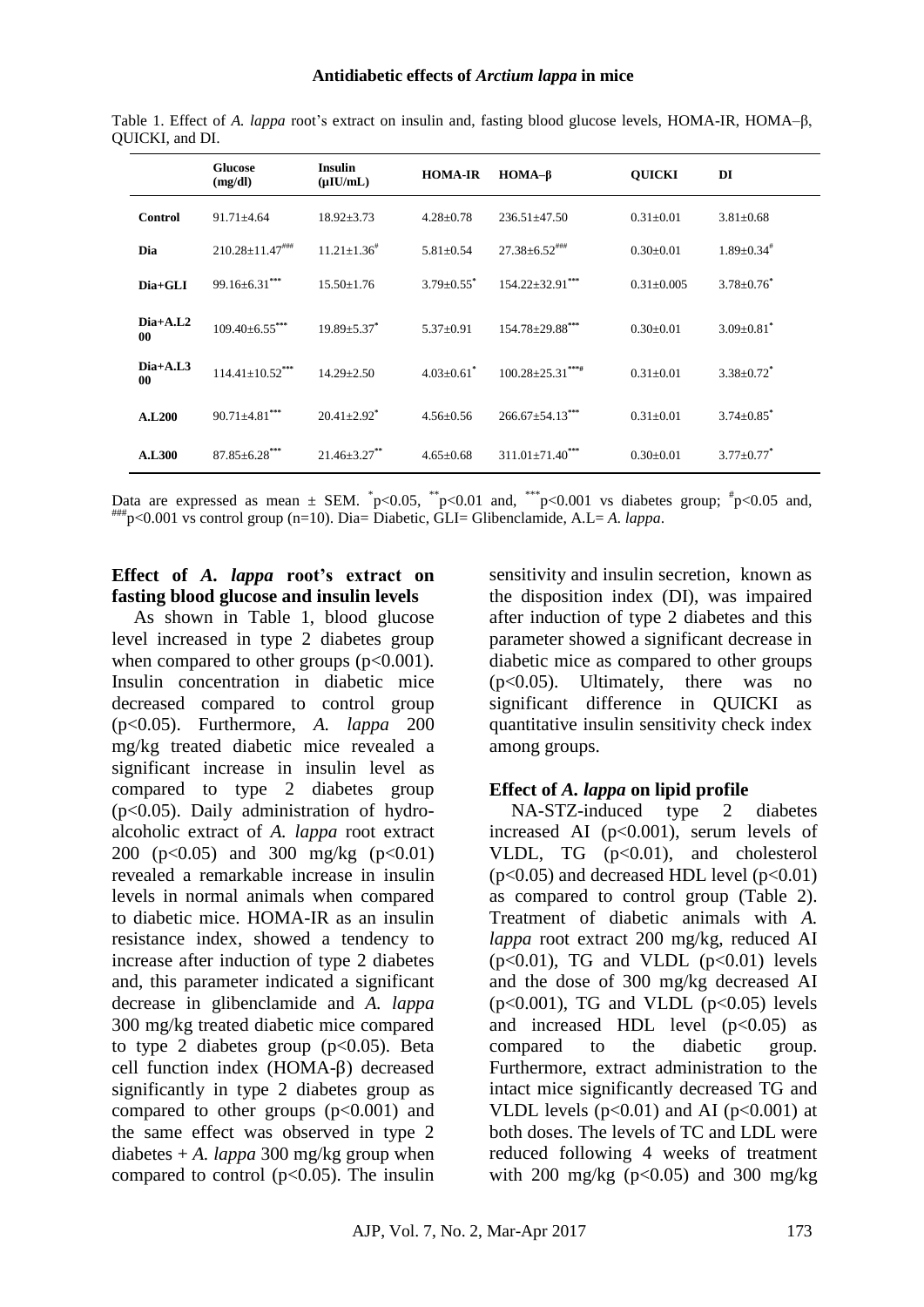$(p<0.01)$  doses of extract when compared to diabetic groups. Also, serum HDL level increased in mice treated with 200 and 300 mg/kg of extract compared to diabetic group ( $p<0.01$  and  $p<0.001$ , respectively). Expect AI, there was no significant difference in lipid profile in glibenclamidetreated diabetic mice in comparison with the diabetic group.

#### **Effect of** *A. lappa* **on serum SGPT, SGOT, ALP and leptin levels**

As shown in Table 3, after induction of type 2 diabetes by NA-STZ, serum ALP, SGPT and SGOT levels increased and serum leptin level decreased compared to control group and these variations were significant for SGPT ( $p<0.05$ ), ALP and leptin  $(p<0.01)$ . ALP levels showed a significant decrease in diabetic mice treated with glibenclamide and both doses of the extract  $(p<0.05)$  and intact mice treated with the extract  $(p<0.01)$  when compared to the diabetic group. *A. lappa* extract administration to intact mice, significantly decreased serum SGPT level at both doses and SGOT level at the dose of 300 mg/kg (p<0.05). Both doses of *A. lappa* root extract in healthy and the dose of 300 mg/kg in diabetic mice caused a significant elevation of serum leptin levels compared to diabetic group  $(p<0.01)$ .

Table 2. Effect of *A. lappa* root's extract on lipid profile (mg/dl) and AI.

|                    | <b>Cholesterol</b><br>(mg/dl) | TG<br>(mg/dl)                   | HDL<br>(mg/dl)                | <b>LDL</b><br>(mg/dl)          | <b>VLDL</b><br>(mg/dl)        | AI                           |
|--------------------|-------------------------------|---------------------------------|-------------------------------|--------------------------------|-------------------------------|------------------------------|
| Control            | $62.02 + 6.58$                | $94.71 + 7.68$                  | $43.57 + 4.21$                | $19.28 + 2.74$                 | $18.94 + 1.53$                | $0.34 + 0.03$                |
| Dia                | $84.28 + 7.43^{\#}$           | $128.27 \pm 8.97$ <sup>##</sup> | $23.71 \pm 2.67$ ##           | $32.71 + 4.67$                 | $25.65 + 1.79^{\text{***}}$   | $0.74 \pm 0.07$ ###          |
| $Dia+GLI$          | $73.16 + 6.03$                | $118.32 + 5.85$                 | $34.33 + 3.48$                | $27.66 + 3.96$                 | $23.66 + 1.17$                | $0.54 \pm 0.04$ <sup>*</sup> |
| $Dia+A.L.200$      | $72.61 + 6.41$                | $104.62 + 7.30^*$               | $36.4 + 6.32$                 | $24.02 + 4.31$                 | $20.92 \pm 1.46^*$            | $0.48{\pm}0.08^{**}$         |
| $Di_{a+A,I.300}$   | $68.60 + 6.56$                | $98.23 \pm 10.93$ <sup>*</sup>  | $41.21 \pm 4.09$ <sup>*</sup> | $21.41 + 2.13$                 | $19.64 \pm 2.18$ <sup>*</sup> | $0.37 \pm 0.05$ ***          |
| A.L <sub>200</sub> | $59.57 \pm 6.33$ <sup>*</sup> | $89.57 \pm 6.89$ **             | $45.28 \pm 6.02$ **           | $17.92 + 1.64$ <sup>*</sup>    | $17.91 + 1.37***$             | $0.31 \pm 0.06***$           |
| A.L <sub>300</sub> | $55.71 \pm 5.97$ **           | $88.71 \pm 7.26$ **             | $47.85 \pm 5.09$ ***          | $15.42 \pm 1.91$ <sup>**</sup> | $17.74 \pm 1.45$ **           | $0.27{\pm}0.03^{***}$        |

Data are expressed as mean  $\pm$  SEM.  $p<0.05$ ,  $p<0.01$  and,  $p<0.001$  vs diabetes group;  $p<0.05$ ,  $p<0.01$  and, **###**p<0.001 vs control group (n=10 for each group). Dia= Diabetic, GLI= Glibenclamide, A.L= *A. lappa*.

Table 3. Effects of *A. lappa* root's extract on leptin (ng/dl), SGOT, SGPT and, ALP levels.

| <b>Leptin level</b> | <b>SGPT</b>          | <b>SGOT</b>       | <b>ALP</b>          |
|---------------------|----------------------|-------------------|---------------------|
| (U/L)               | (U/L)                | (U/L)             | (U/L)               |
| $2.19 + 0.16$       | $60.42 + 5.55$       | $96.71 + 8.82$    | $95.28 + 8.52$      |
| $1.32 + 0.18$ ##    | $128.27 \pm 8.97$ ## | $23.71 + 2.67$ ## | $127.14 + 9.26$ ##  |
| $1.91 \pm 0.19$     | $54.33 + 5.63$       | $86.52 + 9.43$    | $98.83 + 6.72*$     |
| $1.96 + 0.21$       | $52.2 + 4.71$        | $84.24 + 6.52$    | $101.41 + 8.17*$    |
| $2.26 \pm 0.19**$   | $51.23 + 4.61$       | $80.81 + 9.68$    | $99.62 + 7.96*$     |
| $2.24 \pm 0.24**$   | $45.42 + 4.76*$      | $75.14 + 6.54$    | $94.42 + 7.36**$    |
| $2.37 + 0.28**$     | $45.14 + 5.31*$      | $73.42 + 8.08*$   | $91.85 \pm 9.63$ ** |
|                     |                      |                   |                     |

Data are expressed as mean  $\pm$  SEM.  $\degree$ p<0.05 and,  $\degree$ <sup>\*</sup>p<0.01 vs diabetes group;  $\degree$ p<0.05,  $\degree$ #p<0.01 and, **###**p<0.001 vs control group (n=10 for each group). Dia= Diabetic, GLI= Glibenclamide, A.L= *A. lappa*.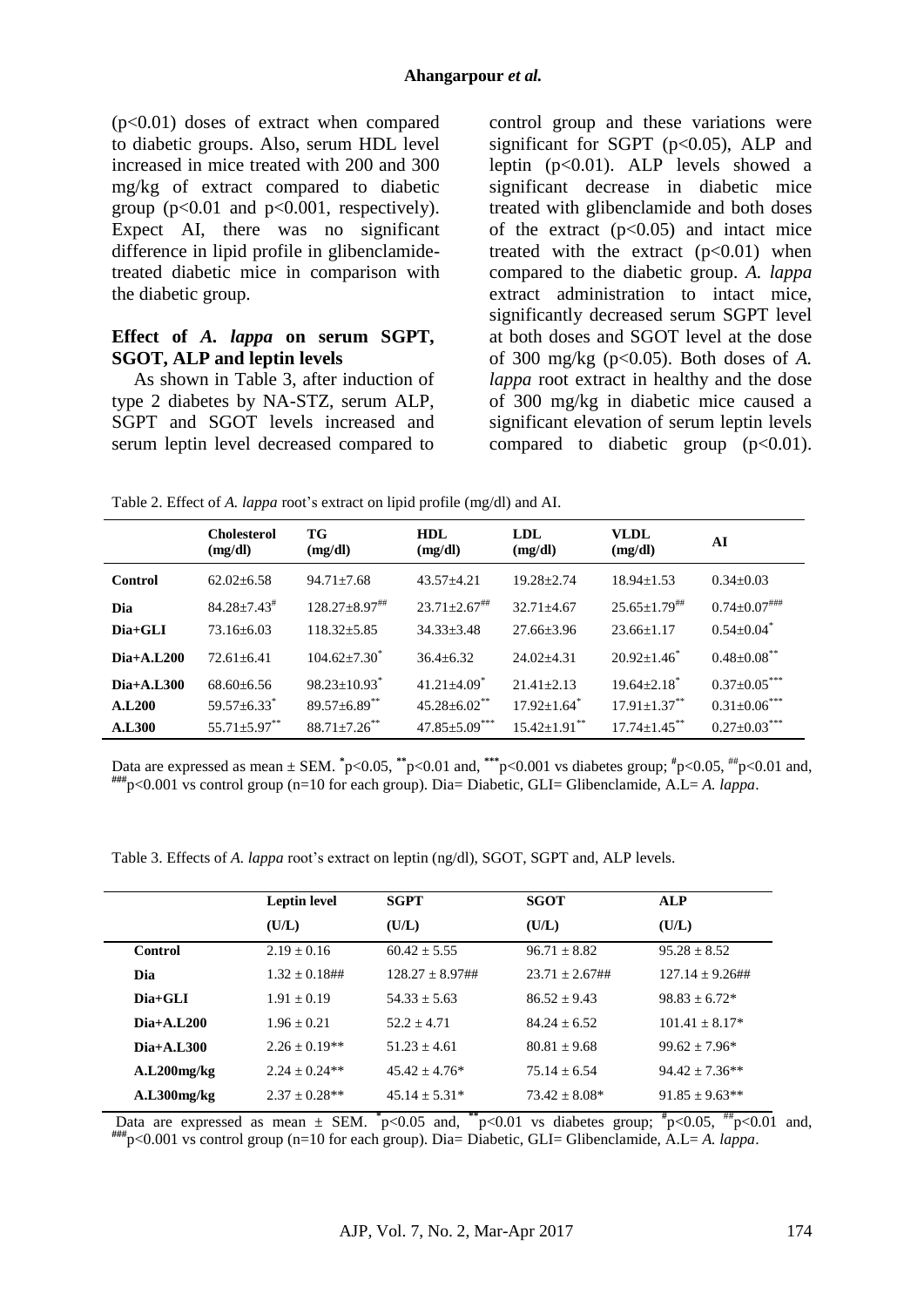## **Discussion**

Type 2 diabetes mellitus as a heterogeneous metabolic syndrome that leads to insulin secretion or insulin resistance defects (Roghani et al., 2013). In this study, NA and STZ were applied to induce type 2 diabetes in mice. STZ as a diabetogenic agent, was used to induce type 1 diabetes by induction of oxidative stress in beta cells [\(Raza](http://www.ncbi.nlm.nih.gov/pubmed/?term=Raza%20H%5BAuthor%5D&cauthor=true&cauthor_uid=22754329) and [John,](http://www.ncbi.nlm.nih.gov/pubmed/?term=John%20A%5BAuthor%5D&cauthor=true&cauthor_uid=22754329) 2012). Also, NA protects beta cells from STZinduced damage through its antioxidant property and induces type 2 diabetes [\(Kamat](http://www.ncbi.nlm.nih.gov/pubmed/?term=Kamat%20JP%5BAuthor%5D&cauthor=true&cauthor_uid=10658823) and [Devasagayam,](http://www.ncbi.nlm.nih.gov/pubmed/?term=Devasagayam%20TP%5BAuthor%5D&cauthor=true&cauthor_uid=10658823) 1999).

As it has been demonstrated in one study (Ghamarian et al., 2012), the present research also indicates that serum insulin level significantly reduced in the diabetic group. Hence, it can be attributed to the ability of STZ in generation of ROS and insulin production impairment by beta cells (Raza et al., 2011). In this study, insulin levels in diabetic mice imply that some healthy beta cells remained to produce some insulin. Also, glucose level was increased in diabetic mice. One of anti-hyperglycemic mechanisms is increasing insulin release and decreasing glucose absorption from the intestine (Ovalle-Magallanes et al., 2015). The results of this investigation showed that *A. lappa* root extract reduced blood glucose and elevated serum level of insulin in treated diabetic animals. So, it can be suggested that the possible hypoglycemic mechanism of *A. lappa* root extract is restoration of pancreatic tissue function and improvement of insulin production or decreasing the intestinal glucose absorption.

Diabetogenic agents such as STZ can cause oxidative damage to beta cells. According to a report, flavonoids are able to protect the beta cells function through their free radical scavenging properties in islets of Langerhans (Patel et al., 2012). The important compounds of *A. lappa* root extract are flavonoids, alkaloids and saponins (Al-Shammaa et al., 2013).

Several investigators have noted that flavonoids are strong bioactive antioxidant and antidiabetic agents and the alkaloid content of plants could modulate insulin secretion. Also, saponins have blood glucose lowering effect (Patel et al., 2012). So, *A. lappa* roots extract activity to improve beta cells function, may be due to the presence of these components. The insulin-related biomarkers, including QUICKI, HOMA-IR, HOMA-β, and DI were calculated to reveal the health of insulin-producing cells and function of insulin in type 2 diabetes. HOMA-IR model has demonstrated to be a strong clinical and epidemiological tool for assessment of insulin resistance, but QUICKI and HOMA-β are negatively correlated with HOMA-IR (Patel et al., 2012). Hence, present results indicate that *A. lappa* roots extract have improvement effects in type 2 diabetes complications through enhancement of beta cell function, induction of insulin sensitivity and insulin secretion, and reduction of insulin resistance index.

Type 2 diabetes affects glucose and lipid metabolism. Insulin deficiency diminishes lipoprotein lipase (LPL) activity. Free fatty acid influx stimulates hepatic triglyceride synthesis and increases the production of LDL. Also, VLDL, TG and TC levels increase while HDL decreases in uncontrolled type 2 diabetes condition (Indradevi et al., 2012), which was in agreement with this study. Also, in agreement with the present study, Cao et al. revealed that *A. lappa* roots ethanolic extract improved hyperlipidemic conditions in type 1 diabetic rats near to the normal levels. The probable mechanisms of this effect on serum lipid profile improvement are inhibition of HMG-CoA reductase and cholesterol absorption from the intestines due to formation of complexes with components such as glycosides and saponins (El-Soud et al., 2007). Hence, the hypolipidemic effects of *A. lappa* extract may be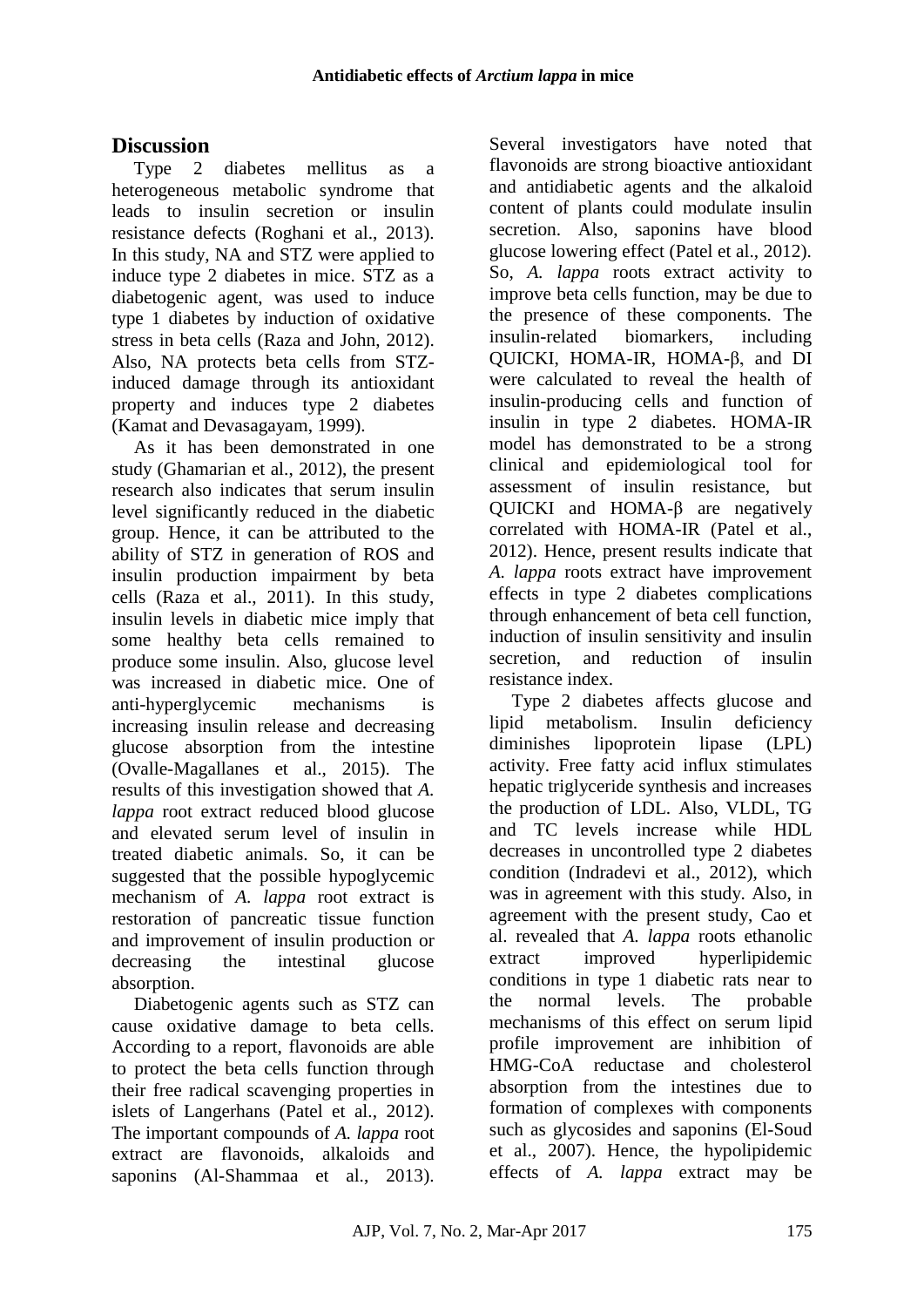mediated through the above-motioned mechanisms and due to the presence of its compounds. Also, lipogenesis is reduced during type 2 diabetes due to underutilization of glucose (El-Soud et al., 2007). Also, alkaloids of *A. lappa* have been shown to stimulate hepatic lipogenic enzymes and decrease TG levels (Raju et al., 2001). Moreover, in the present study, the atherogenic index was lowered in diabetic rats and increased following the treatment with *A. lappa*. Hence, this finding may suggest a negative relationship between administration of *A. lappa* and risk of atherothrombotic disease.

STZ-induced diabetes was associated with weight loss through muscle wasting and loss of tissue protein (Rangachari and Savarimuthu, 2012). Insulin stimulates the influx of amino acids into the skeletal muscle to increase protein synthesis (Long et al., 2011). So, weight reduction occurs as a result of the progressive decline of insulin action in diabetes. Our findings about body weight are consistent with the findings of other studies (Ghamarian et al., 2012) that showed mean body weight reduction in diabetic cases. In the present study, treatment of diabetic mice with *A. lappa* root extract was effective against excess body weight loss in a concentration-dependent manner.

Our results regarding lipid profiles after oral administration of *A. lappa* extract indicate lipid lowering effect of the extract. So, the weight gain effect may be attributed to all other mechanism excluding lipid metabolism pathway. One plausible mechanism against body weight loss is amelioration of serum insulin level in diabetic mice. Furthermore, this study showed that doses of burdock root extract not only have a protective effect on weight loss, but also result in gain weight in the control group (healthy mice).

The main tissue for insulin-dependent glucose uptake is liver which plays an essential role in glucose and lipid homeostasis (Chu et al., 2014). Induction of diabetes cause to hepatocellular damage

and characterized by high serum levels of ALP and SGPT (Singh et al., 2009; Kazemian Mansur Abad et al., 2015).

One study indicated that *A. lappa* decreased SGOT and SGPT elevations in carbon tetrachloride-induced hepatotoxicity in mice (Lin et al., 2000). In the current study, elevations of serum SGPT and ALP levels were observed when compared to control group. Hence, it can be suggested that the reversal effect of *A. lappa* extract on ALP and SGPT levels occurred through prevention of hepatocellular damage induced by NA-STZ type 2 diabetes conditions.

Administration of *A. lappa* root extract and glibenclamide elevated serum leptin level, which was decreased in the diabetic group. Leptin reduction has been reported in diabetic animals (Andaloussi et al., 2011) and is probably induced through the impairment of glucose uptake and adipose tissue metabolism. Insulin helps glucose uptake and oxidation in adipocytes and increases serum level of leptin. The present study revealed that *A. lappa* root extract increased serum insulin level in diabetic mice, so the effect of this extract on leptin level might be correlated with its beneficial effect on insulin release from beta cells (Zhang and Benny, 2000).

In conclusion, present results suggest that *A. lappa* root extract has hypoglycemic effect and this extract can ameliorate lipid profiles as well as hepatic enzyme levels in diabetic mice. Therefore, this plant extract can be useful in treating type 2 diabetes mellitus as mentioned in Iranian traditional medicine. However, future investigations are necessary to understand the exact mechanisms of antidiabetic effects of *A. lappa* root extract.

## **Acknowledgment**

This investigation was financially supported by Health Research Institute, Diabetes Research Center of AJUMS (D-9103). The authors also thank the Diabetes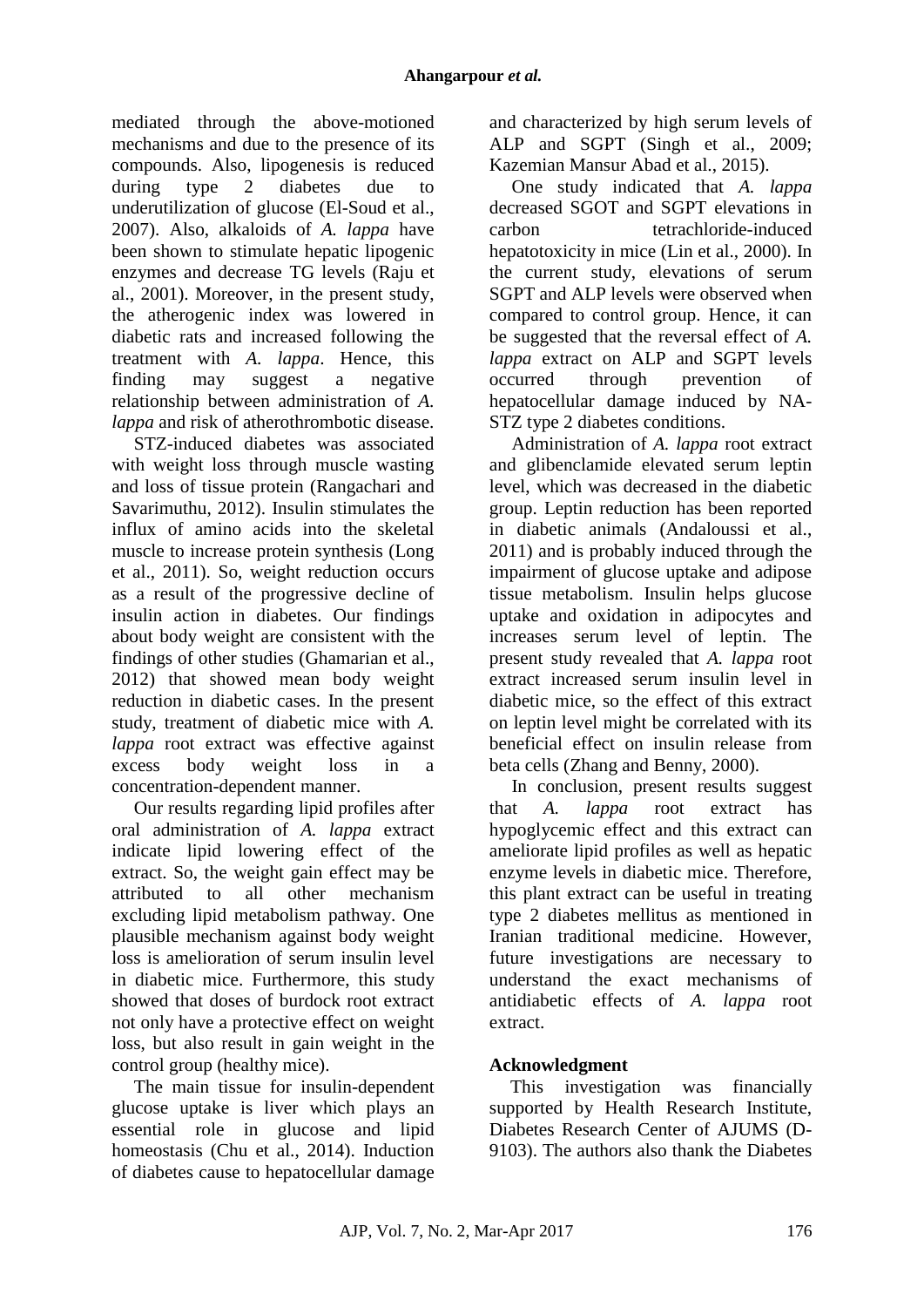Research Center of AJUMS experienced personnel.

### **Conflicts of interest**

All authors declare no conflict of interest.

## **References**

- Abbasnezhad AA, Hayatdavoudi P, Niazmand S, Mahmoudabady M. 2015. The effects of hydroalcoholic extract of *Nigella sativa* seed on oxidative stress in hippocampus of STZ-induced diabetic rats. Avicenna J Phytomed, 5: 333-340.
- [Ahangarpour A,](http://www.ncbi.nlm.nih.gov/pubmed/?term=Ahangarpour%20A%5BAuthor%5D&cauthor=true&cauthor_uid=25276194) [Heidari H,](http://www.ncbi.nlm.nih.gov/pubmed/?term=Heidari%20H%5BAuthor%5D&cauthor=true&cauthor_uid=25276194) [Mard SA,](http://www.ncbi.nlm.nih.gov/pubmed/?term=Mard%20SA%5BAuthor%5D&cauthor=true&cauthor_uid=25276194) [Hashemitabar M,](http://www.ncbi.nlm.nih.gov/pubmed/?term=Hashemitabar%20M%5BAuthor%5D&cauthor=true&cauthor_uid=25276194) [Khodadadi A.](http://www.ncbi.nlm.nih.gov/pubmed/?term=Khodadadi%20A%5BAuthor%5D&cauthor=true&cauthor_uid=25276194) 2014. Progesterone and cilostazol protect mice pancreatic islets from oxidative stress induced by hydrogen peroxide. [Iran J Pharm Res,](http://ijpr./) 13: 937-944.
- Ahangarpour A, Mohaghegh M, Asadinia E, Ramazani Ali-Akbari F. 2013. Effect of Arctium Lappa Root Extract on Glucose Levels and Insulin Resistance in Rats with High Sucrose Diet. J Shahid Sadoughi Uni, 21: 179-188. [Persian]
- [Ahangarpour A](http://www.ncbi.nlm.nih.gov/pubmed/?term=Ahangarpour%20A%5BAuthor%5D&cauthor=true&cauthor_uid=25606564), [Oroojan AA,](http://www.ncbi.nlm.nih.gov/pubmed/?term=Oroojan%20AA%5BAuthor%5D&cauthor=true&cauthor_uid=25606564) Heidari H, [Ehsan G,](http://www.ncbi.nlm.nih.gov/pubmed/?term=Ehsan%20G%5BAuthor%5D&cauthor=true&cauthor_uid=25606564) [Rashidi Nooshabadi MR.](http://www.ncbi.nlm.nih.gov/pubmed/?term=Rashidi%20Nooshabadi%20MR%5BAuthor%5D&cauthor=true&cauthor_uid=25606564) 2014. Effects of Hydro-Alcoholic Extract of *Rhus coriaria* (Sumac) Seeds on Reproductive Complications of Nicotinamide-Streptozotocin Induced Type-2 Diabetes in Male Mice. [World J](http://health./)  [Mens Health,](http://health./) 32: 151-158.
- Ahangarpour A, Oroojan AA, Heidari H, Ghaedi E, Taherkhani R. 2015. Effects of Hydro-alcoholic Extract from *Arctium lappa* L. (Burdock) Root on Gonadotropins, Testosterone, and Sperm Count and Viability in Male Mice with Nicotinamide/ Streptozotocin-Induced Type 2 Diabetes. Malays J Med Sci, 22: 25-32.
- Ahangarpour A, Oroojan AA, Ramezani Aliakbari F. 2014. Effects of C-peptide and Nicotinamide on serum LH, FSH, testosterone levels and sperm count in

nicotinamide/STZ induced diabetic mice. Acta Endocrinologica (Buc), 4: 588-594.

- Ahangarpour A, Teymuri Zamaneh H, Jabari A, Malekshahinia H, Heidari H. 2014. Antidiabetic and hypolipidemic effects of *Dorema aucheri* hydro alcoholic leave extract in streptozotocin-nicotinamide induced type 2 diabetes in male rats. Iran J Basic Med Sci, 17: 808-814.
- Al-Shammaa DA, Saour KYM, Abdul-Khalik ZM. 2013. Phytochemical Investigation for the Main Active Constituents in *Arctium lappa* L. Cultivated in Iraq. Iraqi J Pharm Sci, 22: 18-24.
- Andaloussi AB, Louis M, Vuong T, [Meddah B,](http://www.ncbi.nlm.nih.gov/pubmed/?term=Meddah%20B%5BAuthor%5D&cauthor=true&cauthor_uid=21584245) [Madiraju P,](http://www.ncbi.nlm.nih.gov/pubmed/?term=Madiraju%20P%5BAuthor%5D&cauthor=true&cauthor_uid=21584245) [Settaf A,](http://www.ncbi.nlm.nih.gov/pubmed/?term=Settaf%20A%5BAuthor%5D&cauthor=true&cauthor_uid=21584245) [Haddad PS.](http://www.ncbi.nlm.nih.gov/pubmed/?term=Haddad%20PS%5BAuthor%5D&cauthor=true&cauthor_uid=21584245) 2011. The in vivo antidiabetic activity of *nigella sativa* is mediated through activation of the AMPK pathway and increased muscle Glut4 content. Evid Based Complement Alternat Med, 538671: 1-9.
- Cao J, Li C, Zhang P, Cao X, Huang T, Bai1 Y, Chen K. 2012. Antidiabetic effect of burdock (*Arctium lappa* L.) root ethanolic extract on streptozotocininduced diabetic rats. Afr J Biotechnol, 11: 9079-9085.
- Chander AP, Reddy RA, Puchchakayala G. 2011. Hypoglycemic and Antidiabetic Activity of *Glochidion velutinum* on Streptozotocin-Nicotinamide Induced Type 2 Diabetic Rats. Eur J BiolSci, 3: 126-130.
- [Chu Y,](http://www.ncbi.nlm.nih.gov/pubmed/?term=Chu%20Y%5BAuthor%5D&cauthor=true&cauthor_uid=25223702) [Gómez Rosso L,](http://www.ncbi.nlm.nih.gov/pubmed/?term=G%C3%B3mez%20Rosso%20L%5BAuthor%5D&cauthor=true&cauthor_uid=25223702) [Huang P,](http://www.ncbi.nlm.nih.gov/pubmed/?term=Huang%20P%5BAuthor%5D&cauthor=true&cauthor_uid=25223702) [Wang](http://www.ncbi.nlm.nih.gov/pubmed/?term=Wang%20Z%5BAuthor%5D&cauthor=true&cauthor_uid=25223702)  [Z,](http://www.ncbi.nlm.nih.gov/pubmed/?term=Wang%20Z%5BAuthor%5D&cauthor=true&cauthor_uid=25223702) [Xu Y,](http://www.ncbi.nlm.nih.gov/pubmed/?term=Xu%20Y%5BAuthor%5D&cauthor=true&cauthor_uid=25223702) [Yao X.](http://www.ncbi.nlm.nih.gov/pubmed/?term=Yao%20X%5BAuthor%5D&cauthor=true&cauthor_uid=25223702) 2014. Liver Med23 ablation improves glucose and lipid metabolism through modulating FOXO1 activity. [Cell Res,](http://research./) 24 (10): 1250-1265.
- El-Soud NHA, Khalili MY, Hussein JS, Oraby FSH, Farrag AR. 2007. Antidiabetic Effects of Fenugreek Alkaliod Extract in Streptozotocin Induced Hyperglycemic Rats. Journal of Applied Science Research, 3(10): 1073-1083.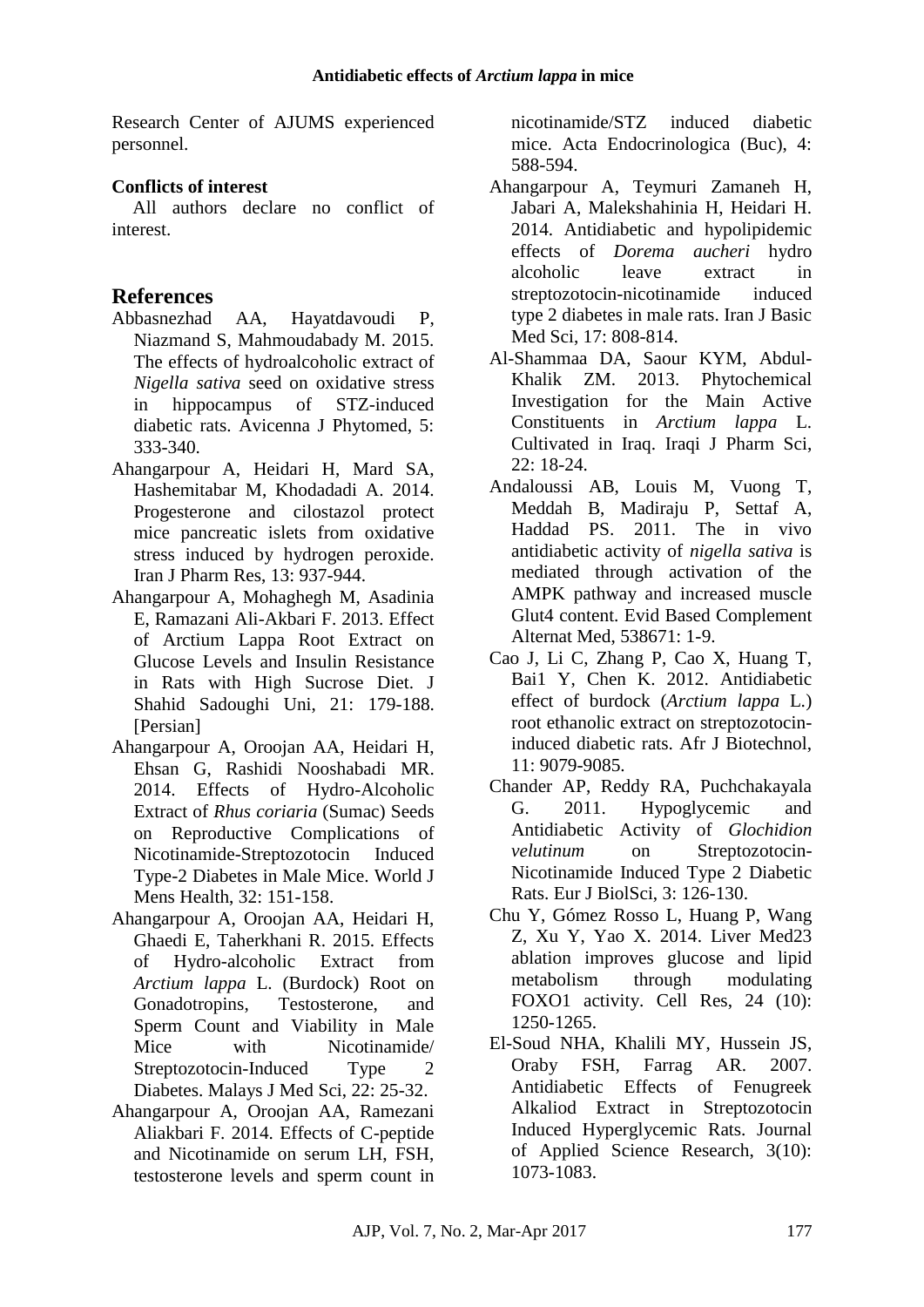- [Ghamarian A,](http://www.ncbi.nlm.nih.gov/pubmed/?term=Ghamarian%20A%5BAuthor%5D&cauthor=true&cauthor_uid=23352214) [Abdollahi M,](http://www.ncbi.nlm.nih.gov/pubmed/?term=Abdollahi%20M%5BAuthor%5D&cauthor=true&cauthor_uid=23352214) [Su X,](http://www.ncbi.nlm.nih.gov/pubmed/?term=Su%20X%5BAuthor%5D&cauthor=true&cauthor_uid=23352214) [Amiri](http://www.ncbi.nlm.nih.gov/pubmed/?term=Amiri%20A%5BAuthor%5D&cauthor=true&cauthor_uid=23352214)  [A,](http://www.ncbi.nlm.nih.gov/pubmed/?term=Amiri%20A%5BAuthor%5D&cauthor=true&cauthor_uid=23352214) [Ahadi A,](http://www.ncbi.nlm.nih.gov/pubmed/?term=Ahadi%20A%5BAuthor%5D&cauthor=true&cauthor_uid=23352214) [Nowrouzi A.](http://www.ncbi.nlm.nih.gov/pubmed/?term=Nowrouzi%20A%5BAuthor%5D&cauthor=true&cauthor_uid=23352214) 2012. Effect of chicory seed extract on glucose tolerance test (GTT) and metabolic profile in early and late stage diabetic rats. [Daru,](http://sciences./) 20(1): 56.
- Hadjzadeh MA, Rajaei Z, Khodaei E, Malek M, Ghanbari H. 2016. *Rheum turkestanicum* rhizomes possess antihypertriglyceridemic, but not hypoglycemic or hepatoprotective effect in experimental diabetes. Avicenna J Phytomed, [In Press].
- [Horwich TB,](http://www.ncbi.nlm.nih.gov/pubmed/?term=Horwich%20TB%5BAuthor%5D&cauthor=true&cauthor_uid=20117431) [Fonarow GC.](http://www.ncbi.nlm.nih.gov/pubmed/?term=Fonarow%20GC%5BAuthor%5D&cauthor=true&cauthor_uid=20117431) 2010. Glucose, obesity, metabolic syndrome, and diabetes relevance to incidence of heart failure. [J Am CollCardiol,](http://cardiology./) 55: 283-293.
- Indradevi [S, I](http://www.sciencedirect.com/science/article/pii/S101836471000162X)lavenil [S,](http://www.sciencedirect.com/science/article/pii/S101836471000162X) Kaleeswaran [B,](http://www.sciencedirect.com/science/article/pii/S101836471000162X) Srigopalram [S,](http://www.sciencedirect.com/science/article/pii/S101836471000162X) Ravikumar [S. 2](http://www.sciencedirect.com/science/article/pii/S101836471000162X)012. Ethanolic extract of *Crinum asiaticum* attenuates hyperglycemia-mediated oxidative stress and protects hepatocytes in alloxan induced experimental diabetic rats. J King Saud Univ, 24(2): 171-177.
- [Kamat JP,](http://www.ncbi.nlm.nih.gov/pubmed/?term=Kamat%20JP%5BAuthor%5D&cauthor=true&cauthor_uid=10658823) [Devasagayam TP.](http://www.ncbi.nlm.nih.gov/pubmed/?term=Devasagayam%20TP%5BAuthor%5D&cauthor=true&cauthor_uid=10658823) 1999. Nicotinamide (vitamin B3) as an effective antioxidant against oxidative damage in rat brain mitochondria[.](http://research./) [Redox Rep,](http://research./) 4(4): 179-184.
- Kazemian Mansur Abad M, Haeri MR, Ebrahimi M, Heidari R. 2015. Antidiabetic effect of *Capparis spinosa* L. root extract in diabetic rats. Avicenna J Phytomed, 5 (4): 325-332.
- [Li B,](http://www.ncbi.nlm.nih.gov/pubmed?term=Li%20B%5BAuthor%5D&cauthor=true&cauthor_uid=24926364) [Lin W,](http://www.ncbi.nlm.nih.gov/pubmed?term=Lin%20W%5BAuthor%5D&cauthor=true&cauthor_uid=24926364) [Lin N,](http://www.ncbi.nlm.nih.gov/pubmed?term=Lin%20N%5BAuthor%5D&cauthor=true&cauthor_uid=24926364) [Dong X,](http://www.ncbi.nlm.nih.gov/pubmed?term=Dong%20X%5BAuthor%5D&cauthor=true&cauthor_uid=24926364) [Liu L.](http://www.ncbi.nlm.nih.gov/pubmed?term=Liu%20L%5BAuthor%5D&cauthor=true&cauthor_uid=24926364) 2014. Study of the correlation between serum ferritin levels and the aggregation of metabolic disorders in non-diabetic elderly patients. [Exp Ther Med,](http://medicine./) 7(6): 1671-1676.
- [Lin SC,](http://www.ncbi.nlm.nih.gov/pubmed/?term=Lin%20SC%5BAuthor%5D&cauthor=true&cauthor_uid=10999435) [Chung TC,](http://www.ncbi.nlm.nih.gov/pubmed/?term=Chung%20TC%5BAuthor%5D&cauthor=true&cauthor_uid=10999435) [Lin CC,](http://www.ncbi.nlm.nih.gov/pubmed/?term=Lin%20CC%5BAuthor%5D&cauthor=true&cauthor_uid=10999435) [Ueng TH,](http://www.ncbi.nlm.nih.gov/pubmed/?term=Ueng%20TH%5BAuthor%5D&cauthor=true&cauthor_uid=10999435) [Lin](http://www.ncbi.nlm.nih.gov/pubmed/?term=Lin%20YH%5BAuthor%5D&cauthor=true&cauthor_uid=10999435)  [YH,](http://www.ncbi.nlm.nih.gov/pubmed/?term=Lin%20YH%5BAuthor%5D&cauthor=true&cauthor_uid=10999435) [Lin SY,](http://www.ncbi.nlm.nih.gov/pubmed/?term=Lin%20SY%5BAuthor%5D&cauthor=true&cauthor_uid=10999435) [Wang LY.](http://www.ncbi.nlm.nih.gov/pubmed/?term=Wang%20LY%5BAuthor%5D&cauthor=true&cauthor_uid=10999435) 2000. Hepatoprotective effects of Arctium lappa on carbon tetrachloride- and acetaminophen-induced liver damage. Am J Chin Med, 28(2): 163-173.
- Lin SC, Lin CH, Lin CC, [Lin YH,](http://www.ncbi.nlm.nih.gov/pubmed/?term=Lin%20YH%5BAuthor%5D&cauthor=true&cauthor_uid=12218354) [Chen](http://www.ncbi.nlm.nih.gov/pubmed/?term=Chen%20CF%5BAuthor%5D&cauthor=true&cauthor_uid=12218354)  [CF,](http://www.ncbi.nlm.nih.gov/pubmed/?term=Chen%20CF%5BAuthor%5D&cauthor=true&cauthor_uid=12218354) [Chen IC,](http://www.ncbi.nlm.nih.gov/pubmed/?term=Chen%20IC%5BAuthor%5D&cauthor=true&cauthor_uid=12218354) [Wang LY.](http://www.ncbi.nlm.nih.gov/pubmed/?term=Wang%20LY%5BAuthor%5D&cauthor=true&cauthor_uid=12218354) 2002. Hepatoprotective effects of *Arctium*

*lappa* Linne on liver injuries induced by chronic ethanol consumption and potentiated by carbon tetrachloride. J Biomed Sci, 9: 401-409.

- [Long YC,](http://www.ncbi.nlm.nih.gov/pubmed/?term=Long%20YC%5BAuthor%5D&cauthor=true&cauthor_uid=21135130) [Cheng Z,](http://www.ncbi.nlm.nih.gov/pubmed/?term=Cheng%20Z%5BAuthor%5D&cauthor=true&cauthor_uid=21135130) [Copps KD,](http://www.ncbi.nlm.nih.gov/pubmed/?term=Copps%20KD%5BAuthor%5D&cauthor=true&cauthor_uid=21135130) [White](http://www.ncbi.nlm.nih.gov/pubmed/?term=White%20MF%5BAuthor%5D&cauthor=true&cauthor_uid=21135130)  [MF.](http://www.ncbi.nlm.nih.gov/pubmed/?term=White%20MF%5BAuthor%5D&cauthor=true&cauthor_uid=21135130) 2011. Insulin receptor substrates Irs1 and Irs2 coordinate skeletal muscle growth and metabolism via the Akt and AMPK pathways. [Mol Cell Biol,](http://biology./) 31(3): 430-441.
- Ma Y, Wang Y, Huang Q, [Ren Q,](http://www.ncbi.nlm.nih.gov/pubmed/?term=Ren%20Q%5BAuthor%5D&cauthor=true&cauthor_uid=24829924) [Chen S,](http://www.ncbi.nlm.nih.gov/pubmed/?term=Chen%20S%5BAuthor%5D&cauthor=true&cauthor_uid=24829924) [Zhang A,](http://www.ncbi.nlm.nih.gov/pubmed/?term=Zhang%20A%5BAuthor%5D&cauthor=true&cauthor_uid=24829924) [Zhao L,](http://www.ncbi.nlm.nih.gov/pubmed/?term=Zhao%20L%5BAuthor%5D&cauthor=true&cauthor_uid=24829924) [Zhen Q,](http://www.ncbi.nlm.nih.gov/pubmed/?term=Zhen%20Q%5BAuthor%5D&cauthor=true&cauthor_uid=24829924) [Peng Y.](http://www.ncbi.nlm.nih.gov/pubmed/?term=Peng%20Y%5BAuthor%5D&cauthor=true&cauthor_uid=24829924) 2014. Impaired β Cell Function in Chinese Newly Diagnosed Type 2 Diabetes Mellitus with Hyperlipidemia. [J Diabetes Res,](http://research./) 493039: 1-6.
- Mousavi SE, Shahriari A, Ahangarpour A, Vatanpour H, Jolodar A. 2012. Effects of *teucrium polium* ethyl acetate extract on serum, liver and muscle triglyceride content of sucrose-induced insulin resistance in rat. Iran J Pharm Res, 11: 347-355.
- [Ovalle-Magallanes B,](http://www.ncbi.nlm.nih.gov/pubmed/?term=Ovalle-Magallanes%20B%5BAuthor%5D&cauthor=true&cauthor_uid=25534951) [Medina-Campos](http://www.ncbi.nlm.nih.gov/pubmed/?term=Medina-Campos%20ON%5BAuthor%5D&cauthor=true&cauthor_uid=25534951)  [ON,](http://www.ncbi.nlm.nih.gov/pubmed/?term=Medina-Campos%20ON%5BAuthor%5D&cauthor=true&cauthor_uid=25534951) [Pedraza-Chaverri J,](http://www.ncbi.nlm.nih.gov/pubmed/?term=Pedraza-Chaverri%20J%5BAuthor%5D&cauthor=true&cauthor_uid=25534951) [Mata R.](http://www.ncbi.nlm.nih.gov/pubmed/?term=Mata%20R%5BAuthor%5D&cauthor=true&cauthor_uid=25534951) 2015. Hypoglycemic and anti hyperglycemic effects of phytopreparations and limonoids from Swieteniahumilis. [Phytochemistry,](http://www.ncbi.nlm.nih.gov/pubmed/25534951) 110: 111-119.
- Pandey M, Rastogi S, Singh Rawat A. 2007. Evaluation of Pharmacognostical Characters and Comparative Morphoanatomical Study of Saussureacostus (Falc.) Lipchitz and *Arctium lappa* L. Roots. Natural Product Sciences, 13: 304-310.
- [Patel DK,](http://www.ncbi.nlm.nih.gov/pubmed/?term=Patel%20DK%5BAuthor%5D&cauthor=true&cauthor_uid=23569923) [Prasad SK,](http://www.ncbi.nlm.nih.gov/pubmed/?term=Prasad%20SK%5BAuthor%5D&cauthor=true&cauthor_uid=23569923) [Kumar R,](http://www.ncbi.nlm.nih.gov/pubmed/?term=Kumar%20R%5BAuthor%5D&cauthor=true&cauthor_uid=23569923) [Hemalatha S.](http://www.ncbi.nlm.nih.gov/pubmed/?term=Hemalatha%20S%5BAuthor%5D&cauthor=true&cauthor_uid=23569923) 2012. An overview on antidiabetic medicinal plants having insulin mimetic property. [Asian Pac J](http://biomedicine./)  [Trop Biomed,](http://biomedicine./) 2(4): 320-330.
- [Rafieian-Kopaei M,](http://www.ncbi.nlm.nih.gov/pubmed?term=Rafieian-Kopaei%20M%5BAuthor%5D&cauthor=true&cauthor_uid=24707310) [Shahinfard N,](http://www.ncbi.nlm.nih.gov/pubmed?term=Shahinfard%20N%5BAuthor%5D&cauthor=true&cauthor_uid=24707310) [Rouhi-](http://www.ncbi.nlm.nih.gov/pubmed?term=Rouhi-Boroujeni%20H%5BAuthor%5D&cauthor=true&cauthor_uid=24707310)[Boroujeni H,](http://www.ncbi.nlm.nih.gov/pubmed?term=Rouhi-Boroujeni%20H%5BAuthor%5D&cauthor=true&cauthor_uid=24707310) [Gharipour M,](http://www.ncbi.nlm.nih.gov/pubmed?term=Gharipour%20M%5BAuthor%5D&cauthor=true&cauthor_uid=24707310) [Darvishzadeh-Boroujeni P.](http://www.ncbi.nlm.nih.gov/pubmed?term=Darvishzadeh-Boroujeni%20P%5BAuthor%5D&cauthor=true&cauthor_uid=24707310) 2014. Effects of *Ferulago angulata* Extract on Serum Lipids and Lipid Peroxidation. [Evid Based Complement Alternat Med,](http://ecam./) 2014: 680856.
- Raju J, Gupta D, Rao AR, Yadava PK, Baquer NZ. 2001. *Trigonellafoenum-*